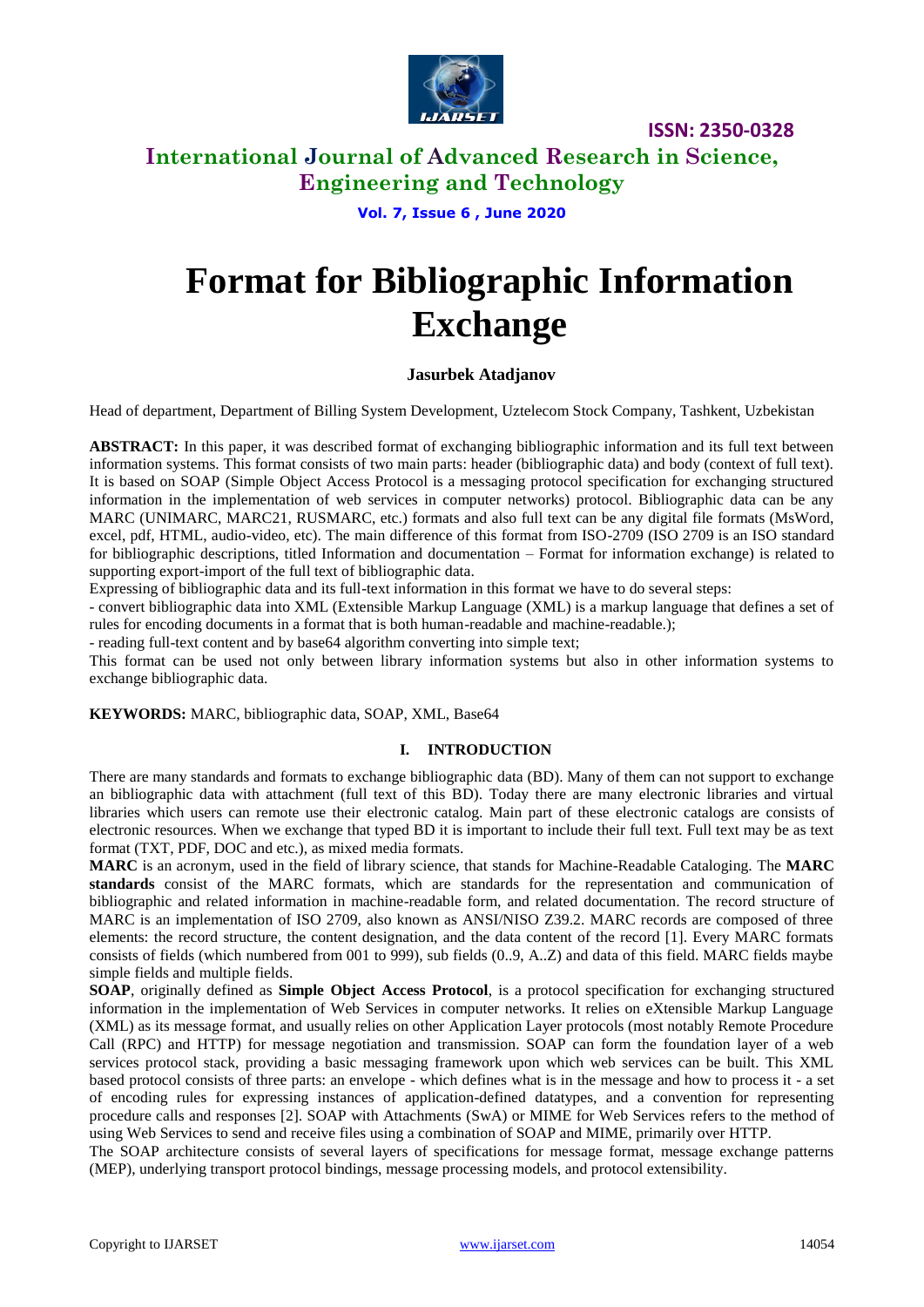

**ISSN: 2350-0328**

## **International Journal of Advanced Research in Science, Engineering and Technology**

#### **Vol. 7, Issue 6 , June 2020**

#### **II. SCOPE OF RESEARCH**

In this article I tried to describe how to convert BD with Attachments into SOAP. This algorithm maybe use to exchange BD between automated library systems.

#### **III. METHODOLOGY**

In the below this article we have described MARC formats and SOAP protocol specification. Lets see example a BD which is described in MARC21 format. 245^A Spring in Action 100^A Craig W. 700^A Ryan B. 020^A 1-932394-35-4 260^C 2005 In the SOAP form of this BD we will use the MARC21 fields as SOAP tags, the sub fields as sub tags, data as value of this sub tags. So, BD will be the following form, when we convert it into SOAP.  $\langle$ ?xml version="1.0"?> <soap:Envelope xmlns:soap="http://www.w3.org/2001/12/soap-envelope" soap:encodingStyle="http://www.w3.org/2001/12/soap-encoding"> <soap:Body xmlns:m="http://www.natlib.uz/carmat">  $\mbox{cm:mf245>}$  <m:msA>Spring in Action</m:msA>  $\langle$ m:mf245>  $\mbox{cm:mf100>}$  <m:msA>Craig W.</m:msA>  $<$ /m:mf100 $>$  $<$ m:mf700 $>$  <m:msA>Ryan B.</m:msA>  $\langle$ m:mf700 $>$ 

<m:mf020>

```
 <m:msA>1-932394-35-4</m:msA>
```
 $\langle m: mf020 \rangle$ 

 $\langle m \cdot m f \rangle 60$ 

```
 <m:msC>2005</m:msC>
```
 $\langle$ m:mf260>

</soap:Body>

</soap:Envelope>

In this example I have added before MARC21 field number "mf" prefix and "ms" prefix was added before sub field number. To convert BD which has got one or more full texts into SOAP we will use combination of SOAP and MIME. For example the DB which we see below has got one PDF formatted full text which is called spring in action.pdf. In this case at first we convert only MARC fields and theirs data into SOAP, the end of SOAP message we include full text in MIME format.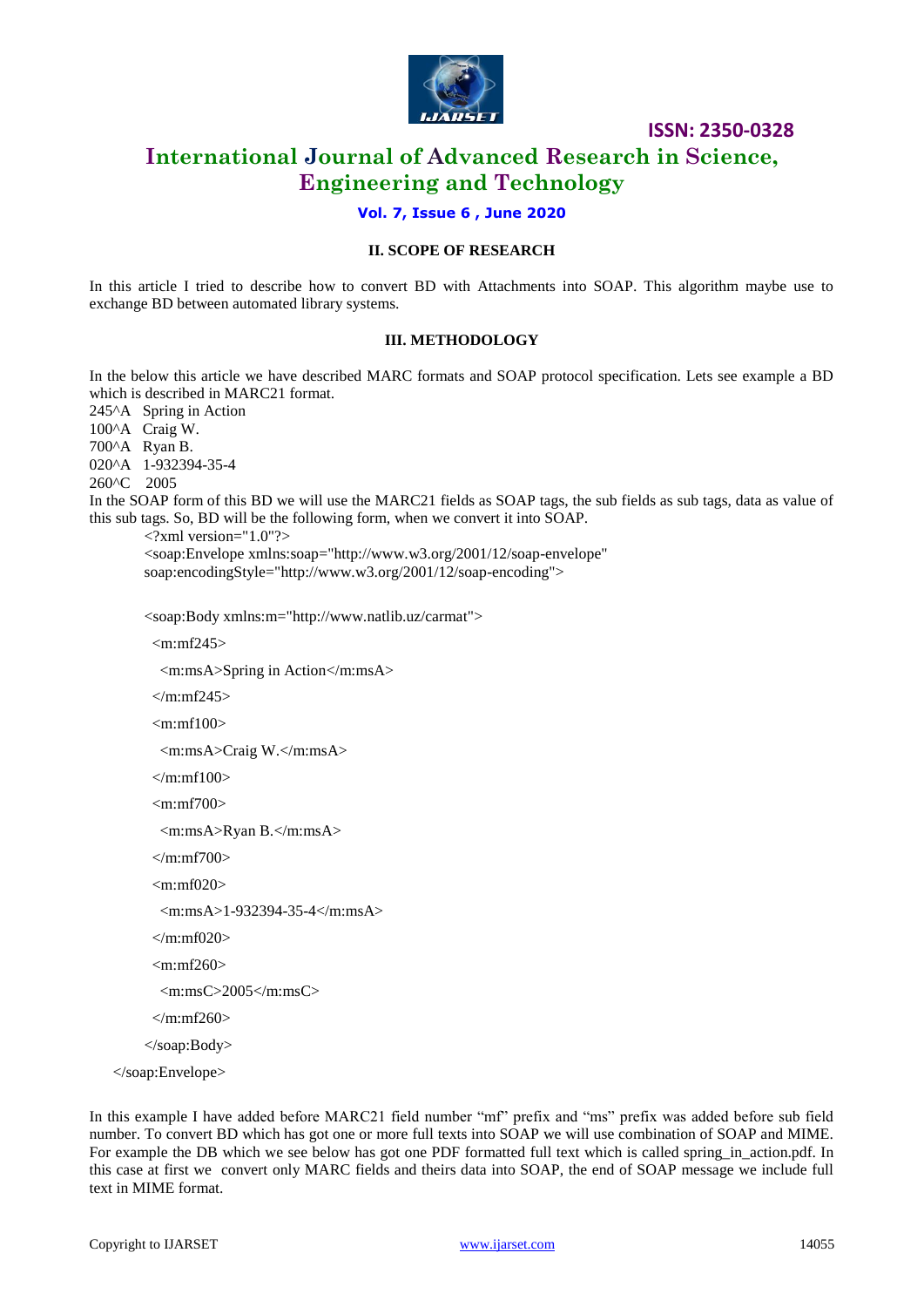

## **International Journal of Advanced Research in Science, Engineering and Technology**

**ISSN: 2350-0328**

#### **Vol. 7, Issue 6 , June 2020**

 $\langle$  2xml version="1.0"? $>$ 

<soap:Envelope xmlns:soap="http://www.w3.org/2001/12/soap-envelope" soap:encodingStyle="http://www.w3.org/2001/12/soap-encoding">

<soap:Body xmlns:m="http://www.natlib.uz/carmat">

……

</soap:Body>

</soap:Envelope>

-MIME\_boundary

Content-Type: application/pdf

Content-Transfer-Encoding: 8 bit

Content-ID: <spring\_in\_action.pdf@carmat.uz>

...binary PDF ...

--MIME\_boundary--

The BD have got different types full text, and it is difficult to find suitable format when we convert full text into MIME format. Because if we use wrong file format, sometimes the structure of SOAP will be failed. For example full text was in the HTML format and we include into SOAP it as TXT format. In this case user of this SOAP can not open it. To solve this problem we should use BASE64 encoding.

Base64 is a generic term for any number of similar encoding schemes that encode binary data by treating it numerically and translating it into a base 64 representation. The Base64 term originates from a specific MIME content transfer encoding. Base64 encoding schemes are commonly used when there is a need to encode binary data that needs be stored and transferred over media that are designed to deal with textual data. This is to ensure that the data remains intact without modification during transport. Base64 is used commonly in a number of applications including email via MIME, and storing complex data in XML[3].

The particular choice of characters to make up the 64 characters required for base varies between implementations. The general rule is to choose a set of 64 characters that is both part of a subset common to most encodings, and also printable. This combination leaves the data unlikely to be modified in transit through systems, such as email, which were traditionally not 8-bit clean[1]. For example, MIME's Base64 implementation uses A–Z, a–z, and 0–9 for the first 62 values. Other variations, usually derived from Base64, that share this property but differ in the symbols chosen for the last two values; an example is UTF-7.

After converting BD's full text into BASE64 text will use base64 word as Content-Transfer-Encoding of MIME format value.

 $\langle$  2xml version="1.0"? $>$ 

<soap:Envelope xmlns:soap="http://www.w3.org/2001/12/soap-envelope"

soap:encodingStyle="http://www.w3.org/2001/12/soap-encoding">

<soap:Body xmlns:m="http://www.natlib.uz/carmat">

…..

</soap:Body>

</soap:Envelope>

-MIME\_boundary

Content-Type: application/pdf